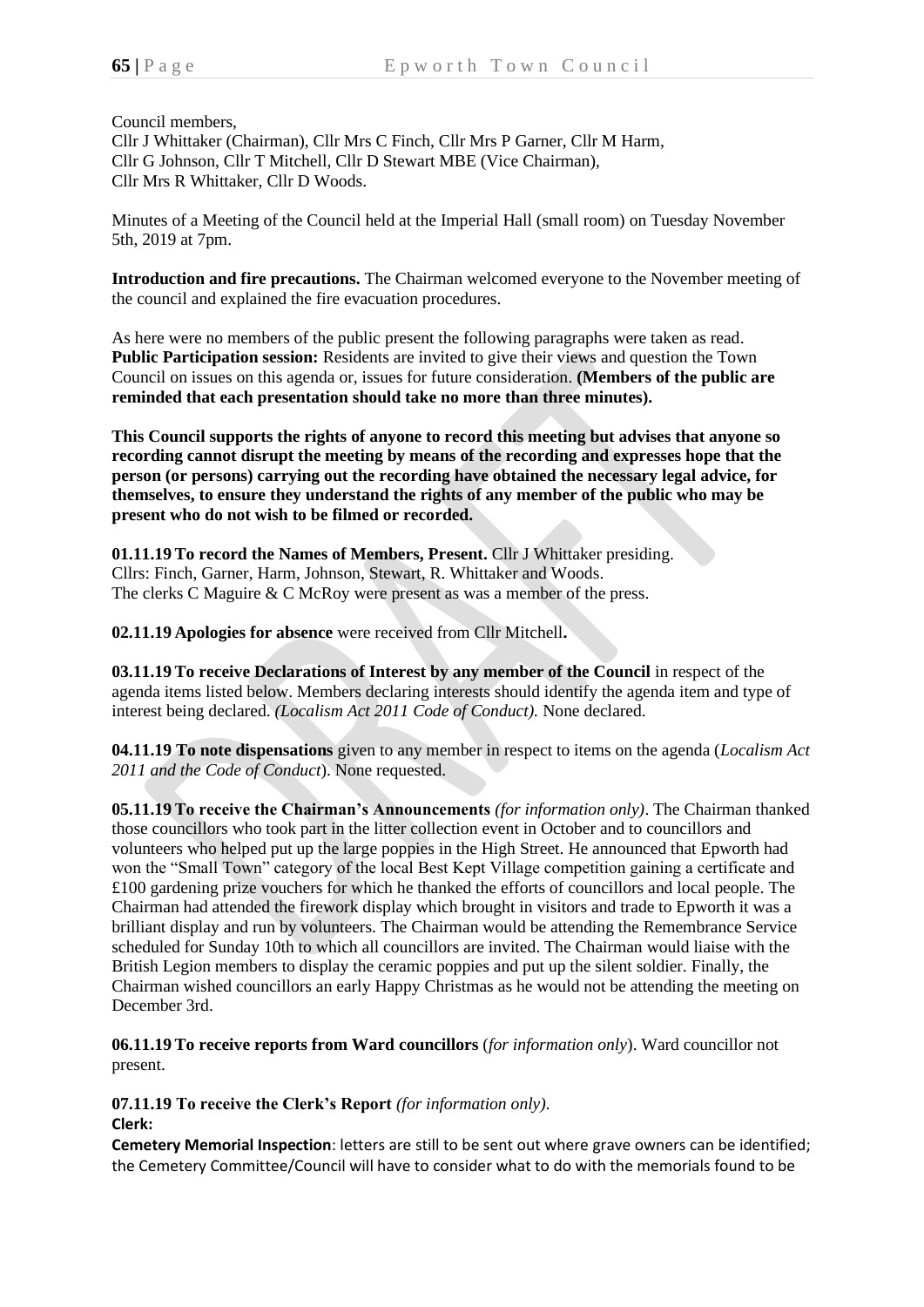unstable where no family can be identified; where "unauthorised" works have been carried out or where those responsible have not accepted that work is required. The clerks require time to cross reference on this issue before reporting back fully to council

**Cemetery Lodge roof repairs**: Contractors have been on site checking and cleaning the guttering but have found problems with missing and damaged slates on the roof which may be the cause of the water ingress. Further work scheduled w/end November 2nd. Roofers have indicated that a second downpipe may be required to improve the water drainage from the roof.

**Tree works applications**: clerk to complete NLC forms

**KHC CCTV**: completion form sent to Videcom; complaint about vegetation cut and left on site forwarded to NLC plus comment from resident that inspection cover loose and mobile.

**Community Speed-watch min ref 19.10.19:** Clerk and Cllr Mitchell have asked to be kept informed on any developments. Sites of concern to be identified. Community coordinator now nominated and contact details of volunteers (with their permission) have been forwarded. Insurance company has been informed of "speed-watch" and volunteers covered.

**HSBC funds transfer**: letter to HSBC to transfer £30,000 (thirty thousand pounds) from current to Money Manager account dated October 10th signed by Chairman and clerk and delivered to bank. **Replacement picnic benches KHC**: purchase order no 310 sent to James Smith Building Services Ltd dated October 10th.

**Turbary Road claim**: Insurance company email received saying claimant advised to refer claim to NLC as Highways Authority.

**ERNLLCA conference November 15th min ref 21.10.19**: no councillors interested to date.

**Cemetery Committee**: Committee meeting required, clerk will try and arrange meting to coincide with another committee meeting night to reduce the number of meeting nights. Clerk will liaise with committee Chairman for day and time, current options being 18th or 20th November 7pm – to be confirmed.

**Grant cheques (min ref 10.10.19 b and c)** cheques sent to Epworth Imperial Hall and Epworth Business Forum, letters of thanks received cc all councillors.

**Planning min ref 13.10.19**: responses sent and acknowledged

**Annual Return: min ref 14.10.19:** item referred to Finance Committee meeting of Monday October 28th; committee recommendation beck to full council (agenda item).

**Humber & Wolds min ref 18.10.19**: cheque sent (further agenda item November)

**Woodlands Trust trees min ref 20.10.19**: item referred to Environment Committee

**Office admin min ref 22.10.19**: additional email address [assistantclerk@epworthtowncouncil.com](mailto:assistantclerk@epworthtowncouncil.com)  installed and in use

**Laminator min ref 23.10.19**: purchased and in the office **Assistant clerk**:

**Environment committee** work in progress – items to full council for approval

**Cemetery Memorial Inspection** work currently on hold to allow for committee work

**Personnel Committee**: assistant clerk delegated to help

**ECHO** work completed to timescale now published and circulated

Proposed by Cllr Harm seconded by Cllr Johnson **RESOLVED** clerks report noted.

**08.11.19 To resolve Draft Minutes** of a Meeting of the Council held on Tuesday October 1st, 2019 copies of which have been previously circulated, for approval and signature. Proposed by Cllr R Whittaker seconded by Cllr Stewart **RESOLVED** a true record and signed by the Chairman.

**09.11.19 To dispose of any business,** if any, remaining from the last meetings. No issues raised.

**10.11.19 Finance Committee:** to receive DRAFT minutes of a committee meeting held on Monday October 28th at 7pm, copies of which have been previously circulated for approval and signature by the Chairman. Proposed by Cllr Stewart seconded by Cllr J Whittaker **RESOLVED** a true record and signed by the Chairman.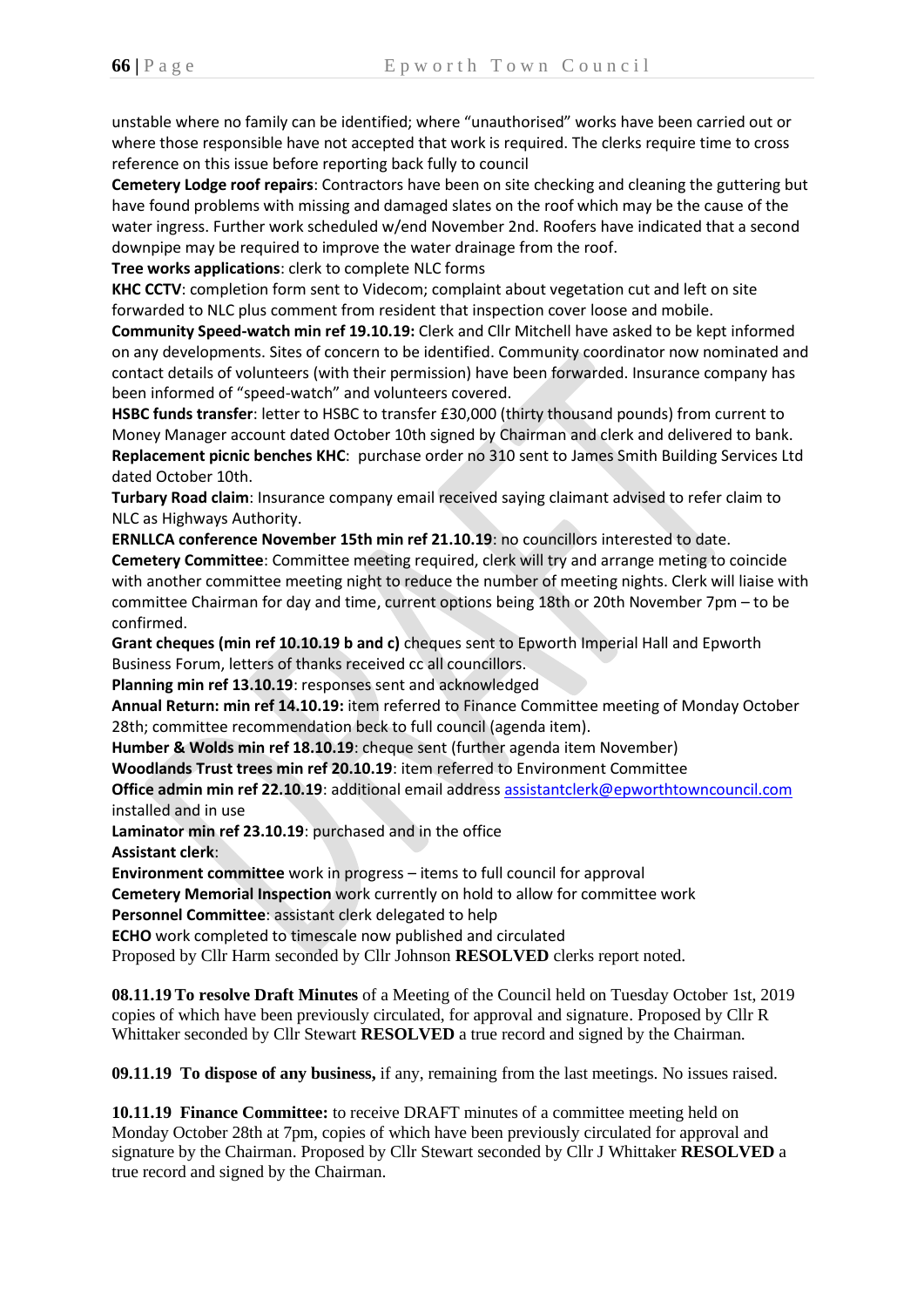**(a) Internal control:** to receive copy September bank statements, the September Receipts & Payments account sheet and the September budget sheet for approval and signature of the Chairman. Proposed by Cllr Stewart seconded by Cllr Harm **RESOLVED** a true account and signed by the Chairman.

## **(b) Committee recommendations**:

**Grant applications**: to receive grant applications (section 137 and others) to resolve and make recommendations to full council:

South Axholme Academy- grant request £2100.00 (sec 3, 2011 Charities Act)

*NOTE: all financial information can be viewed on [www.isleeducationtrust.co.uk](http://www.isleeducationtrust.co.uk/)*

*No financial information provided with grant request paperwork*

Proposed by Cllr R Whittaker seconded by Cllr Harm and **RESOLVED** to support the committee recommendation and not approve the grant funding request.

**( c) Conclusion of Audit**: to receive the external auditor's report and resolve what action to take. *NOTE: information previously circulated with October meeting paperwork.*

Proposed by Cllr Stewart seconded by Cllr Harm to support the committee recommendation, note the comments; that accounts are prepared on a Receipts and Payments basis and that refunds would be offset against the appropriate payments as had been done in previous years.

**(d) Annual Budget:** to discuss requirements, timeline and provisional committee and full council meeting dates for the budget preparations: provisional dates for committee meetings Wednesday 20th November for Planning and Cemetery Committee meetings; Thursday 21st November Environment Committee and Finance Committee to be held week beginning Monday 25th November. Provisional extra ordinary full council meeting on Tuesday December 17th (if required). Proposed by Cllr Stewart seconded by Cllr Harm and **RESOLVED**.

## **11.11.19 Internal Control: To receive information regarding payments on the Financial**

**statements (***such as direct debits and credit payments*) approved by the Town Clerk since the last meeting of the Town Council, under powers granted by the Local Government Act 1972 s101 and in accordance with Council Policy (*schedule attached*).

|          | <b>Receipts</b>        |                               | <b>Net</b> | Vat    | total     |
|----------|------------------------|-------------------------------|------------|--------|-----------|
| 07.10.19 | Mason Baggott & Garton | Hanging basket                | £20.00     |        | £20.00    |
| 01.10.19 | SJ Memorials           | <b>Memorial Wilson</b>        | £50.00     |        | £50.00    |
| 17.10.19 | S J Memorials          | Memorial B & M Clark          | £50.00     |        | £50.00    |
|          |                        |                               |            |        | £0.00     |
|          |                        |                               |            |        | £0.00     |
|          |                        |                               |            |        | £0.00     |
|          | <b>Cheques paid</b>    |                               | <b>Net</b> | Vat    | Total     |
|          |                        |                               |            |        | £0.00     |
| 10.10.19 | 104360                 | Epworth Imperial Hall         | £3,975.00  |        | £3,975.00 |
| 10.10.19 | 104361                 | <b>Epworth Business Forum</b> | £500.00    |        | £500.00   |
| 08.10.19 | 104362                 | Humber & Wolds RA             | £25.00     |        | £25.00    |
| 07.10.19 | 104363                 | ERNLLCA GC Guide (12)         | £47.20     | £0.20  | £47.40    |
|          |                        |                               |            |        | £0.00     |
|          |                        |                               |            |        | £0.00     |
|          | <b>Authorised Card</b> |                               |            |        |           |
|          | <b>Payments</b>        |                               |            |        |           |
| 24.10.19 | <b>Tool Station</b>    | Swingback step ladder         | £66.65     | £13.33 | £79.98    |

**NOTE: banking dates area approximate and may vary from those listed**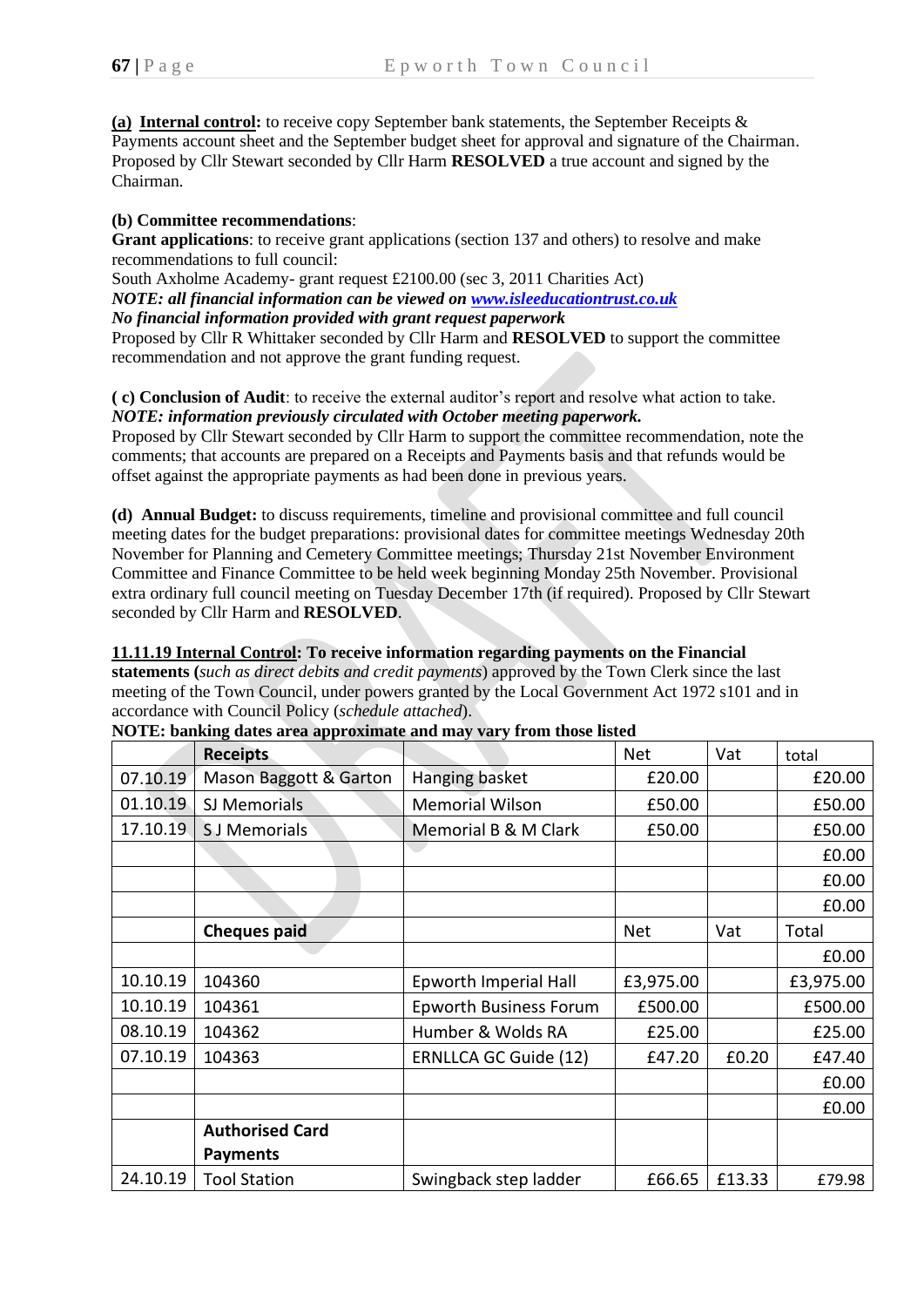| 24.10.19 |                        | mini fridge(delivery   |            |        |            |
|----------|------------------------|------------------------|------------|--------|------------|
|          | Curry's PC World       | £20.00)                | £82.50     | £16.50 | £99.00     |
|          |                        |                        |            |        |            |
|          | <b>DD</b> payments     |                        | <b>Net</b> | Vat    | total      |
| 25.10.19 | EDF account ending 317 | charges May to October | £257.49    | £12.87 | £270.36    |
| 25.10.19 | EDF account ending 317 | Refund                 | $-E592.06$ |        | $-E592.06$ |
| 25.10.19 | EDF account ending 324 | charges May to October | £83.10     | £4.16  | £87.26     |
| 25.10.19 | EDF account ending 324 | Refund                 | $-£1.84$   |        | $-£1.84$   |
| 26.10.19 | O <sub>2</sub>         | mobile phone charges   | £18.58     | £3.72  | £22.30     |
| 01.11.19 | <b>NLC</b>             | Cemetery trade waste   | £21.60     |        | £21.60     |
| 01.11.19 | <b>NLC</b>             | Cemetery rates         | £53.00     |        | £53.00     |
| 29.10.19 | <b>Siemens</b>         | Lease rental           | £182.59    | £36.51 | £219.10    |
| 02.11.19 | BТ                     | Tel/internet & back-up | £60.06     | £12.01 | £72.07     |
| 18.10.19 | Everflow               | Cemetery water         | £8.29      |        | £8.29      |
| 22.10.19 | <b>HSBC</b>            | <b>Bank charges</b>    | £23.99     |        | £23.99     |

Proposed by Cllr Stewart seconded by Cllr Harm **RESOLVED** financial information noted, schedule signed by the Chairman.

## **12.11.19 Internal control: To resolve November cheques for payment** as presented on the

following schedule *(Local Government Act 1972 as amended).*

|        |                           |                          | <b>Net</b> | <b>VAT</b> | Total     |
|--------|---------------------------|--------------------------|------------|------------|-----------|
| 104364 | Kingfisher Print          | 2000 copies of the ECHO  | £148.00    |            | £148.00   |
| 104365 | Information               |                          |            |            |           |
|        | Commissioner              | Data Protection renewal  | £40.00     |            | £40.00    |
| 104366 | <b>Axholme Cleaning</b>   | Office carpet            | £70.00     |            | £70.00    |
| 104367 | C Maguire                 | Photocopier paper        | £4.99      |            | £4.99     |
| 104368 | Zurich Insurance          | Amended buildings value  | £107.67    |            | £107.67   |
| 104369 | Epworth Imperial Hall     | Room hire 1st & 15th Oct | £45.00     |            | £45.00    |
| 104370 |                           | Paper, Laminator         |            |            |           |
|        | <b>Staples</b>            | pouches                  | £144.78    | £28.96     | £173.74   |
| 104371 | Royal British Legion      | Wreath Sec 137 payment   | £25.00     |            | £25.00    |
| 104372 | <b>SLCC</b>               | Training 2 clerks        | £30.00     |            | £30.00    |
| 104373 | <b>Nick Hall</b>          | KHC brickwork &          | £2,300.00  |            | £2,300.00 |
|        |                           | Cemetery shed            |            |            |           |
| 104374 | <b>United Carlton</b>     | photocopies              | £40.50     | £8.10      | £48.60    |
| 104375 | <b>Arrow Publications</b> | Leaflet delivery         | £70.00     | £14.00     | £84.00    |
|        |                           | <b>Total cheques for</b> |            |            |           |
|        |                           | payment                  |            |            | £3,077.00 |

Proposed by Cllr Stewart seconded by Cllr Harm **RESOLVED** checks for payment as presented, the Chairman signed the schedule.

**13.11.19 Planning** (Town & Country Planning Act 1990 as amended**)**

**(a) To resolve DRAFT minutes** from a planning committee meeting of Wednesday October 23rd, copies of which have been previously circulated for approval and signature by the Chairman.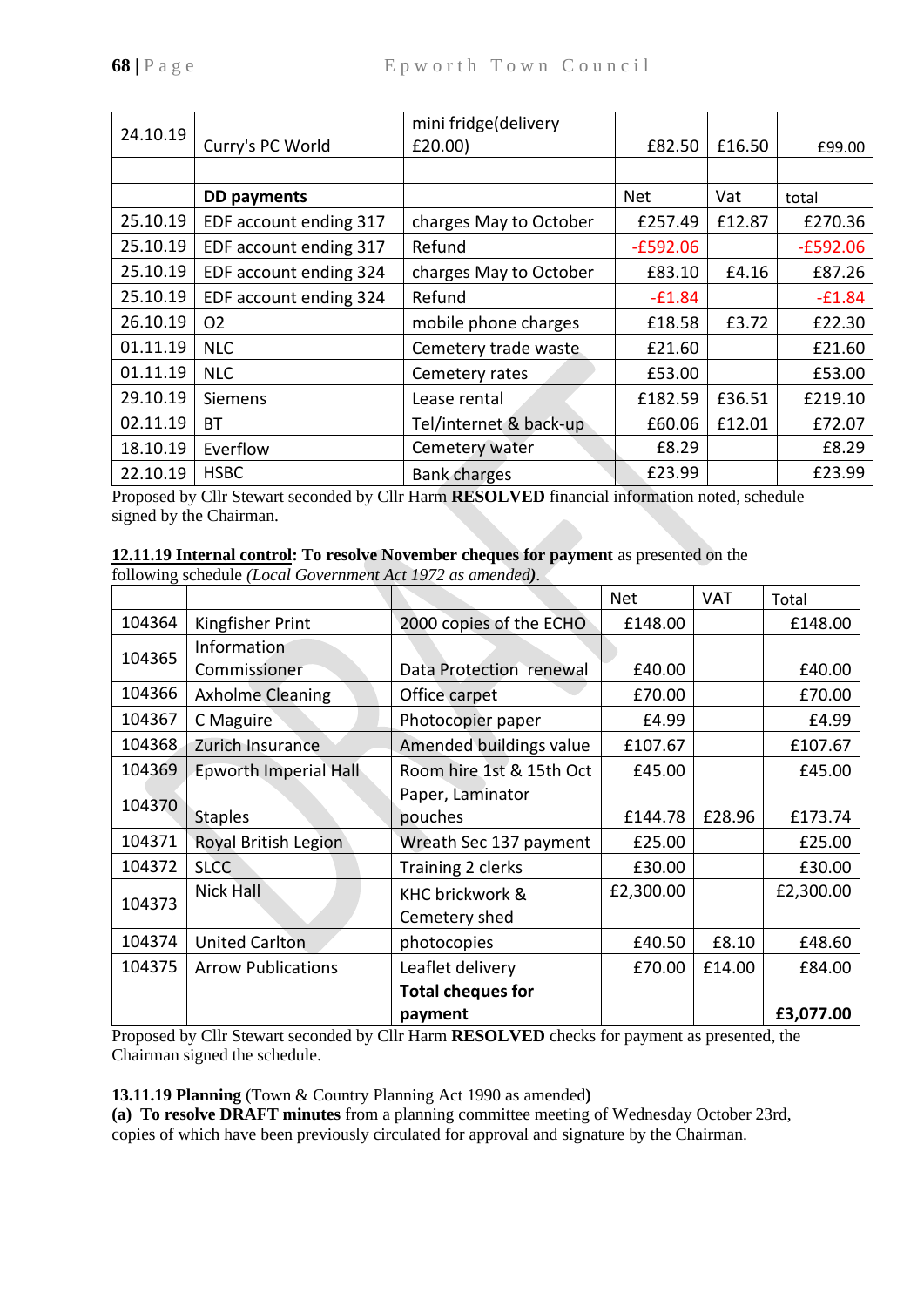Subject to the addition of "none requested" regarding dispensations item 4; the minutes were proposed by Cllr Woods seconded by Cllr Johnson **RESOLVED** a true record and signed by the Chairman.

**(b) To resolve PA/2019/1718** planning application to erect extension to existing workshop including mezzanine level and relocation of existing store and associated works Site location: Weinerberger Ltd, Belton Road, Sandtoft Proposed by Cllr R Whittaker seconded by Cllr Harm **RESOLVED** no observations

**(c) To receive a committee recommendation:** to accept the Design & Access Statement for the planning application for change of use of the Chapel of Rest and approve the payment of £231.00 planning application fee. Proposed by Cllr R Whittaker seconded by Cllr Harm **RESOLVED** Design & Access statement approved for sending with application with cheque for £231.00 (two hundred and thirty-one pounds)

**(d) To resolve PA/2019/1791** planning application to undertake crown reduction on a beech tree identified as T77 within and subject to Tree Preservation Order (Epworth No1) 1977 Site location: 10 Tottermire Lane Proposed by Cllr Johnson seconded by Cllr R Whitaker **RESOLVED** no observations.

*(e)* T**o resolve PA/2019/1804** planning permission to erect a detached 3 bedroomed bungalow and four semi-detached bungalows with shared private drive (including demolition of existing bungalow). *Previous application PA/2019/239 outline planning to erect a bungalow, approved.*  Site location: The Sycamores, Battle Green, Epworth

Proposed by Cllr Johnson seconded by Cllr Harm and **RESOLVED**: Epworth Town Council objects to this development as overdevelopment of the site with the risk of additional traffic congestion on an already dangerous corner with potentially an additional 10 vehicles accessing the proposed properties. The Town Council asks that the application be considered by the Planning Committee and not determined at officer level.

*NOTE: all planning links sent via email prior to the meeting*

**14.11.19 Code of Conduct:** to resolve to adopt the new Code of Conduct issued by North Lincolnshire Council. Proposed by Cllr Johnson seconded by Cllr Stewart **RESOLVED** adopted.

**15.11.19 Kings Head Croft: to receive a rescission notice** signed by 5 councillors to review the decision taken at the October meeting of the council to refit the replacement picnic benches (minute reference 15.10.29). Proposed by Cllr R Whittaker to repair the bench, graffiti on wooden top to be sanded lower strut to be repaired; proposed by Cllr Stewart seconded by Cllr Harm and **RESOLVED**.

**16.11.19 Environment Committee:** to resolve DRAFT minutes of committee meeting(s) Thursday September 26th, 2019 and Thursday October 24th, 2019 copies of which have been previously circulated for approval and signature and to receive the following committee proposals: Committee Minutes September 26th, 2019 proposed by Cllr Stewart seconded by Cllr Woods, **RESOLVED** a true record and signed by the Chairman.

Committee minutes October 24th, 2019 proposed by Cllr R Whittaker seconded by Cllr Finch **RESOLVED** a true record and signed by the Chairman.

**(a) To propose** that the Town Council enter the Best Kept Village competition in 2020 (to include Best Kept Cemetery). Proposed by Cllr Stewart seconded by Cllr Finch **RESOLVED**.

**(b) To propose** that the Town Council investigate adopting the Beacon: Noted Beacon put up by Boothferry Borough Council: Proposed "to investigate" by Cllr Stewart seconded by Cllr Harm **RESOLVED**.

**(c) To propose** that the Town Council consider replacing the existing water bowser with a 4 wheeled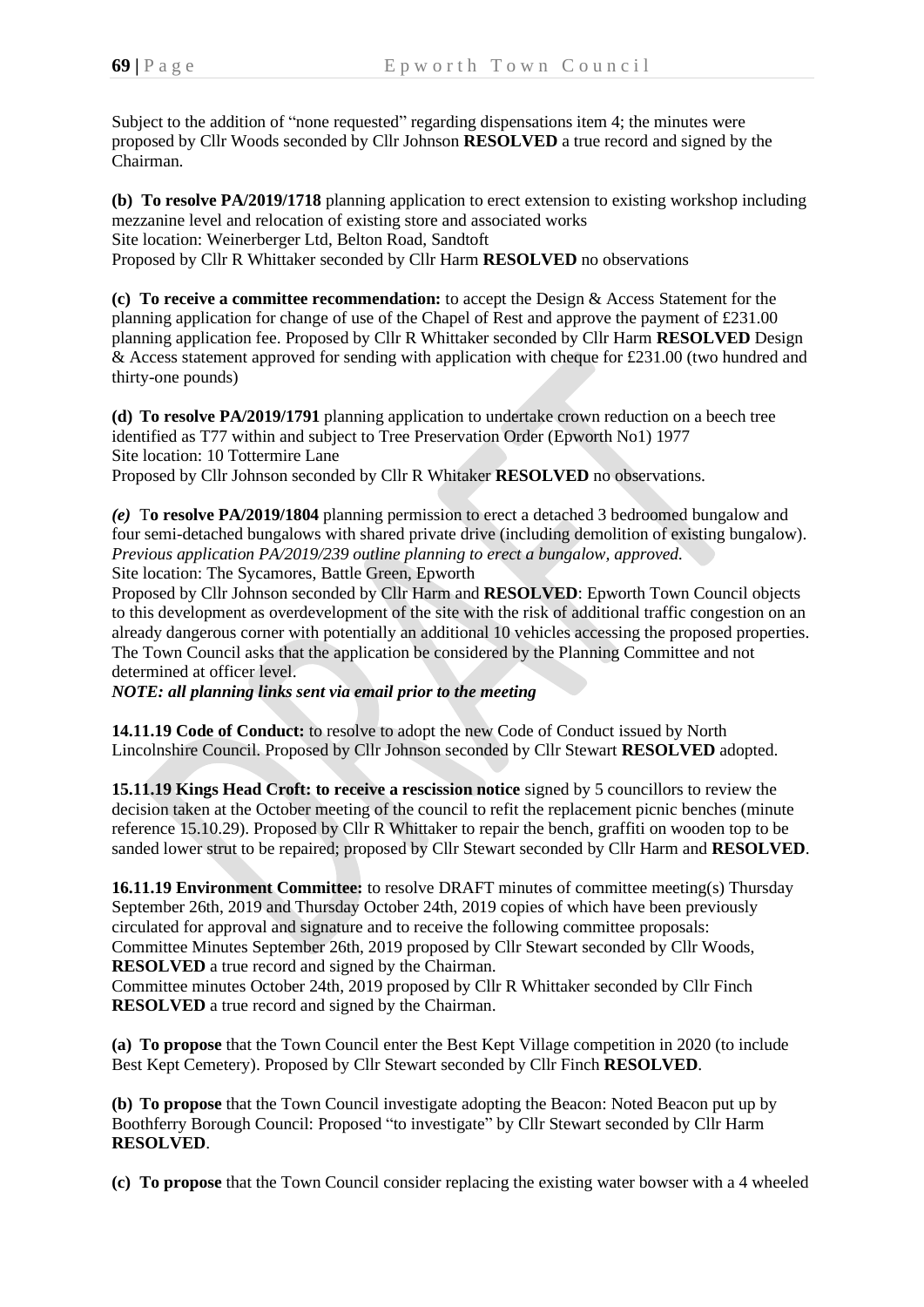one. Points noted: Environment Committee to research costs; possible health & safety issue, ease of use and fit for purpose; Risk Assessment required; information back to full council from Environment Committee proposed by Cllr R Whittaker seconded by Cllr Harm **RESOLVED**.

**(d) To propose** that all hanging baskets are replaced with the "cup & saucer" baskets; points noted: better flowering; only water 3 times/week; option phased replacements; accurate number of baskets required; proposed by Cllr Stewart seconded by Cllr Harm **RESOLVED** back to Environment Committee for full report with costs to come back to full council with recommendations.

**(e) To propose** that 3 jubilee signage posts are replaced. Proposed by Cllr Stewart seconded by Cllr Finch and **RESOLVED**.

**(f) To propose** that "20 Actions" be considered by the Town Council: Proposed by Cllr Johnson seconded by Cllr Harm **RESOLVED** Environment Committee to consider and report back to full council.

**(g) To discuss** potential tree planting locations: proposed by Cllr J Whittaker seconded by Cllr Finch **RESOLVED** Environment Committee to discuss and recommend specific location proposals to full council (place item on face-book)

**(h) To propose** that the committee work with volunteers to arrange winter planting of the roadside planters (financed from existing budget). Proposed by Cllr Stewart seconded by Cllr Finch and **RESOLVED**.

**17.11.19 Work Experience Placement:** (item deferred from February 2019) To resolve in principle to offer a work experience placement to a student from a local school or college from the Epworth geographical area and for the arrangements relating to any such placement to be mandated to be made by the personnel committee. Proposed by Cllr Johnson seconded by Cllr Finch and **RESOLVED** in principle to consider a work experience placement Personnel Committee delegated to investigate and report back to full council.

**18.11.19 Humber & Wolds Rural Action**: to receive a copy letter offering a membership subscription discount and resolve a response. Proposed by Cllr Harm seconded by Cllr Johnson **RESOLVED** to ask for the refund.

**19.11.19 Membership of the ERNLLCA Executive Committee:** (item deferred from May 2019). Noted: no volunteers.

**20.11.19 CEP (Community Emergency Plan):** to nominate additional members to the CEP working group. Existing members Cllrs R Whittaker & Mitchell: new members Cllrs J Whittaker, Finch and Garner.

**21.11.19 Community Champion Awards:** to nominate 2 attendees to the Awards Ceremony on Thursday November 28th, 2019 (2 tickets available). **RESOLVED** tickets to be made available to Mr. Stockwell.

**22.11.19 Turbary Road:** to receive DRAFT minutes from the public meeting of Tuesday October 15th, copies of which have been previously circulated for approval and signature by the Chairman; and to endorse the meeting consensus that the contractor should re-commence grading with additional stone as required in line with the North Lincolnshire agreement of 2015.

**Minutes** proposed by Cllr Stewart seconded by Cllr R Whittaker **RESOLVED** a true record and signed by the Chairman.

Proposed by Cllr Stewart seconded by Cllr R Whittaker that Turbary Road maintenance works recommence **RESOLVED**.